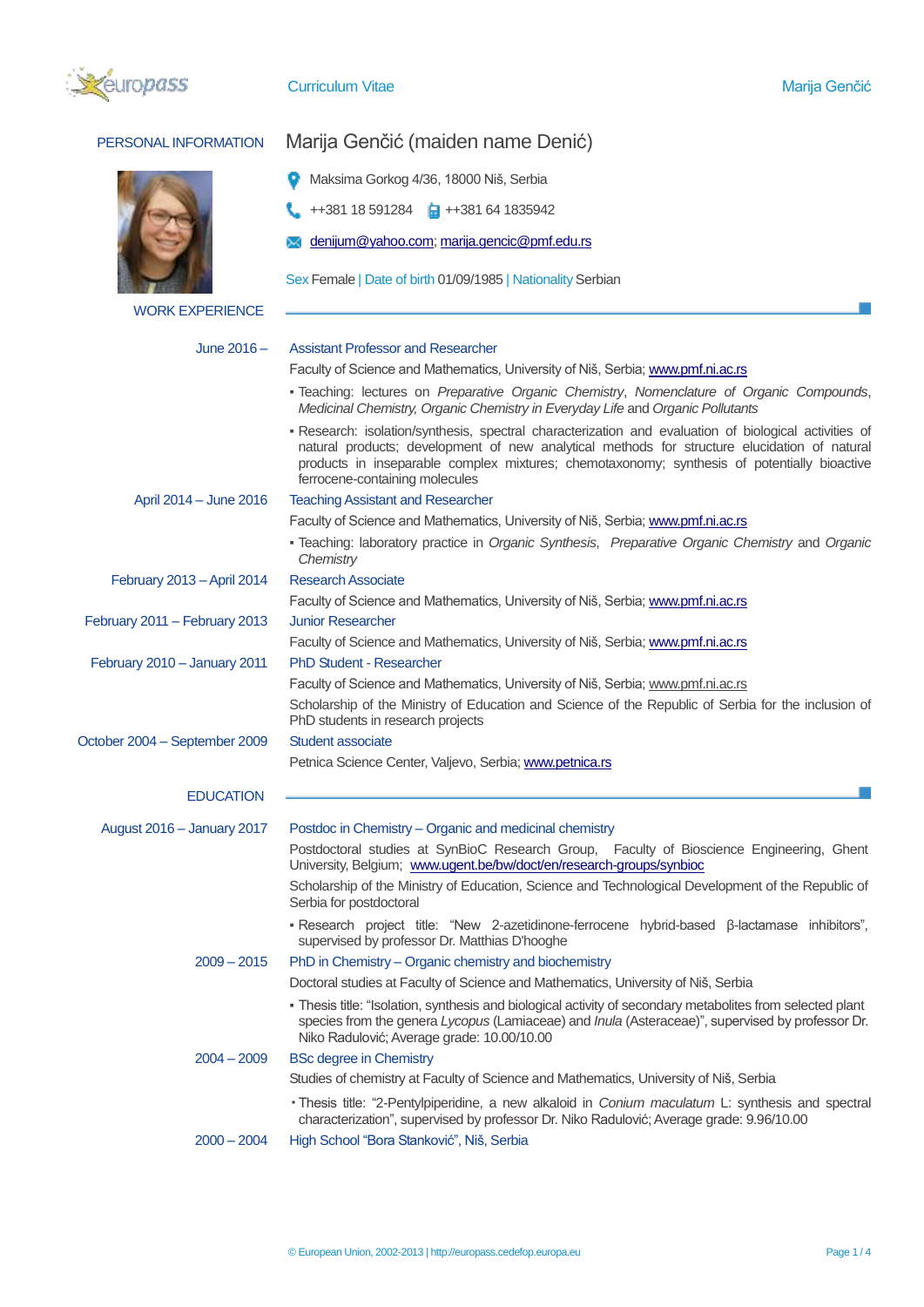

| <b>PERSONAL SKILLS</b>                     |                                                                                                                                                                                                                                                                                                                                                                                                                         |                |                    |                   |                |  |  |
|--------------------------------------------|-------------------------------------------------------------------------------------------------------------------------------------------------------------------------------------------------------------------------------------------------------------------------------------------------------------------------------------------------------------------------------------------------------------------------|----------------|--------------------|-------------------|----------------|--|--|
| Mother tongue(s)                           | Serbian                                                                                                                                                                                                                                                                                                                                                                                                                 |                |                    |                   |                |  |  |
| Other language(s)                          | <b>UNDERSTANDING</b>                                                                                                                                                                                                                                                                                                                                                                                                    |                | <b>SPEAKING</b>    |                   | <b>WRITING</b> |  |  |
|                                            | Listening                                                                                                                                                                                                                                                                                                                                                                                                               | Reading        | Spoken interaction | Spoken production |                |  |  |
| English                                    | <b>B2</b>                                                                                                                                                                                                                                                                                                                                                                                                               | B <sub>2</sub> | <b>B2</b>          | <b>B2</b>         | <b>B2</b>      |  |  |
| Communicational / organisational<br>skills | - Good communication skills acquired through experience as a assistant professor, teaching assistant<br>and researcher, as a mentor of summer research projects of high-school students at the Chemistry<br>programme at "Petnica Science Center", as well as, in training Serbian high-school students for the<br>"International Chemistry Olympiad"<br>- Good organisation skills gained through the organisation of: |                |                    |                   |                |  |  |
|                                            | - popular science lectures and summer research internships under the auspices of "Serbian Young<br>Chemists' Club"                                                                                                                                                                                                                                                                                                      |                |                    |                   |                |  |  |
|                                            | - state and local competitions in chemistry for high-school students<br>- Responsible, dependable, teachable, initiative, persistent, dedicated, cooperative, people-oriented,<br>communicative, well-organized, multitasking, optimistic                                                                                                                                                                               |                |                    |                   |                |  |  |
| Job-related skills                         | - Good command of general synthetic, separation, isolation and purification techniques<br>- Good command of methods for the elucidation of the structure of organic compounds (UV-Vis,<br>GC-MS, IR and NMR)<br>. Good expertise in the analysis of essential oils and plant waxes (using GC-MS, GC-FID and                                                                                                             |                |                    |                   |                |  |  |
|                                            | 1D- and 2D-NMR)<br>- Good skills in biological activity evaluation (e.g. inhibition of acetylcholinesterase, anti-inflammatory,<br>antinociceptive and anxiolytic activity)                                                                                                                                                                                                                                             |                |                    |                   |                |  |  |
| <b>Computer skills</b>                     | - Good computer expertise with MS Office tools (Word, Excel, Power Point, etc) and chemistry<br>dedicated software (ChemBioOffice, MestReNova, WinDNMR, AMDIS/NIST, Origin)<br>• Good command of web research tools (SciFinder, Scopus)<br>· Good command in multivariate statistical analysis (XLSTAT)                                                                                                                 |                |                    |                   |                |  |  |
| <b>Driving licence</b>                     | • B                                                                                                                                                                                                                                                                                                                                                                                                                     |                |                    |                   |                |  |  |
| <b>ADDITIONAL INFORMATION</b>              |                                                                                                                                                                                                                                                                                                                                                                                                                         |                |                    |                   |                |  |  |
| Projects                                   | National research projects:<br>- Secondary Metabolites: Chemical Composition, Antimicrobial and Antioxidant Activity (02/2010 -<br>12/2010);<br>- Combinatorial Libraries of Heterogeneous Catalysts, Natural Products, Modified Natural Products                                                                                                                                                                       |                |                    |                   |                |  |  |
|                                            | and Analogues: The Approach to New Biologically Active Agents (01/2011 - 12/2019).                                                                                                                                                                                                                                                                                                                                      |                |                    |                   |                |  |  |
| <b>Memberships</b>                         | • Serbian Young Chemists' Club<br>- Serbian Society for Phytochemistry and Phytomedicine                                                                                                                                                                                                                                                                                                                                |                |                    |                   |                |  |  |
| <b>ANNEXES</b>                             |                                                                                                                                                                                                                                                                                                                                                                                                                         |                |                    |                   |                |  |  |
|                                            | - Publications in international SCI-journals with peer review;<br>· Other Publications;<br>. Honours and Awards.                                                                                                                                                                                                                                                                                                        |                |                    |                   |                |  |  |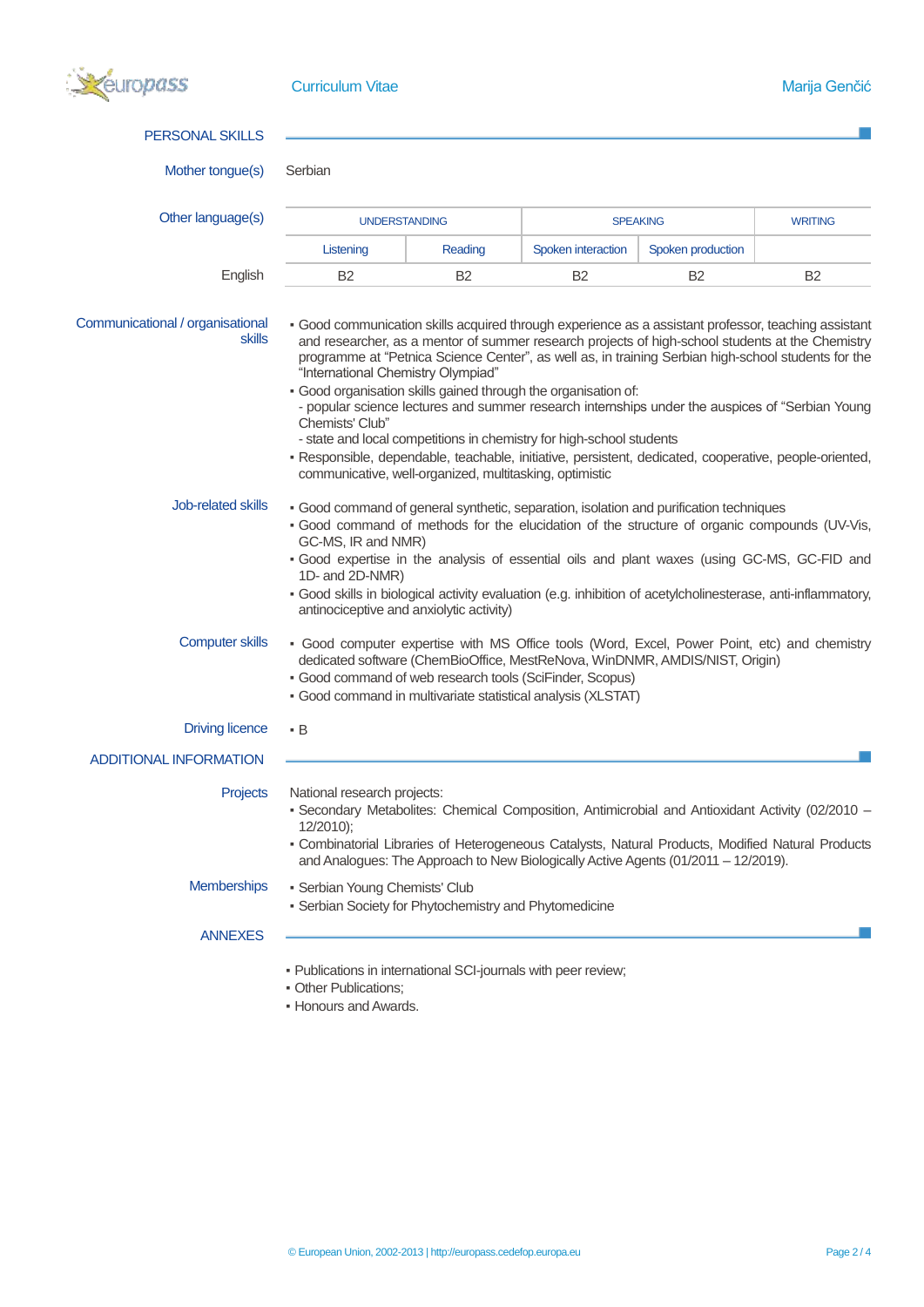

## **Publications in international SCI-journals with peer review**

- 1. Stojanović-Radić Z, Dimitrijević M, **Genčić M**, Pejčić M, Radulović N (2020) Anticandidal activity of *Inula helenium* root essential oil: Synergistic potential, anti-virulence efficacy and mechanism of action. *Ind Crop Prod* 149: 112373. ISSN 0926-6690; DOI: [10.1016/j.indcrop.2020.112373;](https://doi.org/10.1016/j.indcrop.2020.112373) IF2019: 4.244; M21 (rank: 2/13).
- 2. Pejčić M, Stojanović-Radić Z, **Genčić M**, Dimitrijević M, Radulović N (2020) Anti-virulence potential of basil and sage essential oils: Inhibition of biofilm formation, motility and pyocyanin production of *Pseudomonas aeruginosa* isolates. *Food Chem Toxicol* 141: 111431. ISSN 0278-6915; DOI[: 10.1016/j.fct.2020.111431;](https://doi.org/10.1016/j.fct.2020.111431) IF<sub>2019</sub>: 4.679; M21 (rank: 14/139).
- 3. Denić M, Sunarić S, **Genčić M**, Živković J, Jovanović T, Kocić G, Jonović M (2019) Maternal age has more pronounced effect on breast milk retinol and β-carotene content than maternal dietary pattern. *Nutrition* 65: 120-125. ISSN: 0899-9007; DOI: [10.1016/j.nut.2019.02.019;](https://doi.org/10.1016/j.nut.2019.02.019) IF2017: 3.591; M21 (rank: 22/83).
- 4. Radulović NS, **Genčić MS**, Stojanović NM, Randjelović PJ, Baldovini N, Kurteva V (2018) Prenylated β-diketones, two new additions to the family of biologically active *Hypericum perforatum* L. (Hypericaceae) secondary metabolites. *Food Chem Toxicol* 118: 505-513. ISSN: 0278-6915; DOI[: 10.1016/j.fct.2018.05.009;](https://doi.org/10.1016/j.fct.2018.05.009) IF2017: 3.977; M21a (rank: 10/133).
- 5. Schneider O, Ilić-Tomić T, Rückert C, Kalinowski J, **Genčić MS**, Živković MZ, Stanković N, Radulović NS, Vasiljević B, Nikodinović-Runić J, Zotchev SB (2018) Genomics-based insights into the biosynthesis and unusually high accumulation of free fatty acids by *Streptomyces* sp. NP10. *Front Microbiol* 9: 1302. ISSN: 1664-302X; DOI: [10.3389/fmicb.2018.01302;](10.3389/fmicb.2018.01302) IF2018: 4.259; M21 (rank: 32/133).
- 6. Radulović NS, **Genčić MS,** Stojanović NM, Randjelović PJ, Stojiljković NI (2017) Toxic essential oils. Part V: Behaviour modulating and toxic properties of thujone and thujone-containing essential oils of *Salvia officinalis* L., *Artemisia absinthium* L., *Thuja occidentalis* L. and *Tanacetum vulgare* L. *Food Chem Toxicol* 105: 355-369. ISSN: 0278-6915; DOI: [10.1016/j.fct.2017.04.044;](10.1016/j.fct.2017.04.044) IF2017: 3.977; M21a (rank: 10/133).
- 7. Glišić BĐ, Hoffmann M, Warżajtis B, **Genčić МS**, Blagojević PD, Radulović NS, Rychlewska U, Djuran MI (2016) Selectivity of the complexation reactions of four regioisomeric methylcamphorquinoxaline ligands with gold(III): X-ray, NMR and DFT investigations. *Polyhedron* 105: 137-149. ISSN: 0277-5387; DOI[: 10.1016/j.poly.2015.12.009;](https://doi.org/10.1016/j.poly.2015.12.009) IF<sub>2015</sub>: 2.108; M22 (rank: 19/46).
- 8. Vukićević DR, Stevanović DD, **Genčić MS,** Blagojević PD, Radulović NS (2016) Essential-Oil Constituents and Alkanes of *Cephalaria ambrosioides* Roem. & Schult. (Family Caprifoliaceae, Subfamily Dipsacaceae) and (Chemo)taxonomic Discernment of the Subfamilies Dipsacaceae and Morinaceae. *Chem Biodivers* 13(2): 198-209. ISSN: 1612-1872; DOI: [10.1002/cbdv.201500050;](10.1002/cbdv.201500050) IF2014: 1.515; M22 (rank: 76/157).
- 9. **Genčić MS,** Radulović NS (2015) A note on the biosynthesis of long-chain 3-methyl-2-alkanones from the essential oil of *Inula helenium* L. (Asteraceae). *Facta Universitatis, Series: Physics, Chemistry and Technology* 13(2): 83-89. ISSN: 0354-4656; DOI: [10.2298/FUPCT1502083G;](10.2298/FUPCT1502083G) M51.
- 10. **Genčić МS,** Radulović NS (2015) Lanthanide-induced shift reagents enable structural elucidation of natural products in inseparable complex mixtures - The case of elemenal from *Inula helenium* L. (Asteraceae). *RSC Adv* 5: 72670-72682. ISSN: 2046-2069; DOI: [10.1039/C5RA13109J;](10.1039/C5RA13109J) IF2014: 3.840; M21 (rank: 33/157).
- 11. Ilić-Tomić Т, **Genčić МS,** Živković MZ, Vasiljević B, Djokić L, Nikodinović-Runić J, Radulović NS (2015) Structural diversity and possible functional roles of free fatty acids of the novel soil isolate *Streptomyces* sp. NP10. *Appl Microbiol Biot* 99(11): 4815-4833. ISSN: 0175-7598; DOI: [10.1007/s00253-014-6364-5;](10.1007/s00253-014-6364-5) IF<sup>2015</sup> = 3.376; M21 (rank: 41/161).
- 12. Mihajilov-Krstev TM, **Denić MS,** Zlatković BK, Stankov-Jovanović VP, Mitić, VD, Stojanović GS, Radulović NS (2015) Inferring the origin of rare fruit distillates from compositional data using multivariate statistical analyses and the identification of new flavor constituents. *J Sci Food Agr* 95(6): 1217-1235. ISSN: 0022-5142; DOI[: 10.1002/jsfa.6810;](10.1002/jsfa.6810) IF2015: 2.076; M21 (rank: 6/57).
- 13. Pejović A, **Denić MS**, Stevanović D, Damljanović I, Vukićević M, Kostova K, Tavlinova-Kirilova M, Randjelović P, Stojanović NM, Bogdanović GA, Blagojević P, D'hooghe M, Radulović NS, Vukićević RD (2014) Discovery of anxiolytic 2-ferrocenyl-1,3-thiazolidin-4-ones exerting GABA<sup>A</sup> receptor interaction via the benzodiazepine-binding site. *Eur J Med Chem* 83: 57-73. ISSN: 0223-5234; DOI: [10.1016/j.ejmech.2014.05.062;](https://doi.org/10.1016/j.ejmech.2014.05.062) IF<sub>2014</sub>: 3.447; M21 (rank: 11/59).
- 14. Radulović NS, **Denić MS,** Stojanović-Radić ZZ (2014) Synthesis of small combinatorial libraries of natural products: Identification and quantification of new long-chain 3-methyl-2-alkanones from the root essential oil of *Inula helenium* L. (Asteraceae). *Phytochem Analysis* 25(1): 75-80. ISSN: 0958-0344; DOI[: 10.1002/pca.2466;](10.1002/pca.2466) IF2013: 2.450; M21 (rank: 53/199).
- 15. Denić MS, Sunarić SM, Kesić LjG, Minić IZ, Obradović RR, **Denić MS,** Petrović MS (2013) RP-HPLC assay of doxycycline in human saliva and gingival crevicular fluid in patients with chronic periodontal disease. *J Pharmaceut Biomed* 78-79: 170-175. ISSN: 0731-7085; DOI: [10.1016/j.jpba.2013.02.009;](10.1016/j.jpba.2013.02.009) IF<sub>2012</sub>: 2.947; M21 (rank: 19/75).
- 16. Radulović NS, **Denić MS** (2013) Essential oils from the roots of *Echinops bannaticus* Rochel ex Schrad. and *Echinops sphaerocephalus* L. (Asteraceae): Chemotaxonomic and biosynthetic aspects. *Chem Biodivers* 10(4): 658-676. ISSN: 1612-1872; DOI: [10.1002/cbdv.201200330;](10.1002/cbdv.201200330) IF<sub>2012</sub>: 1.808; M22 (rank: 59/152).